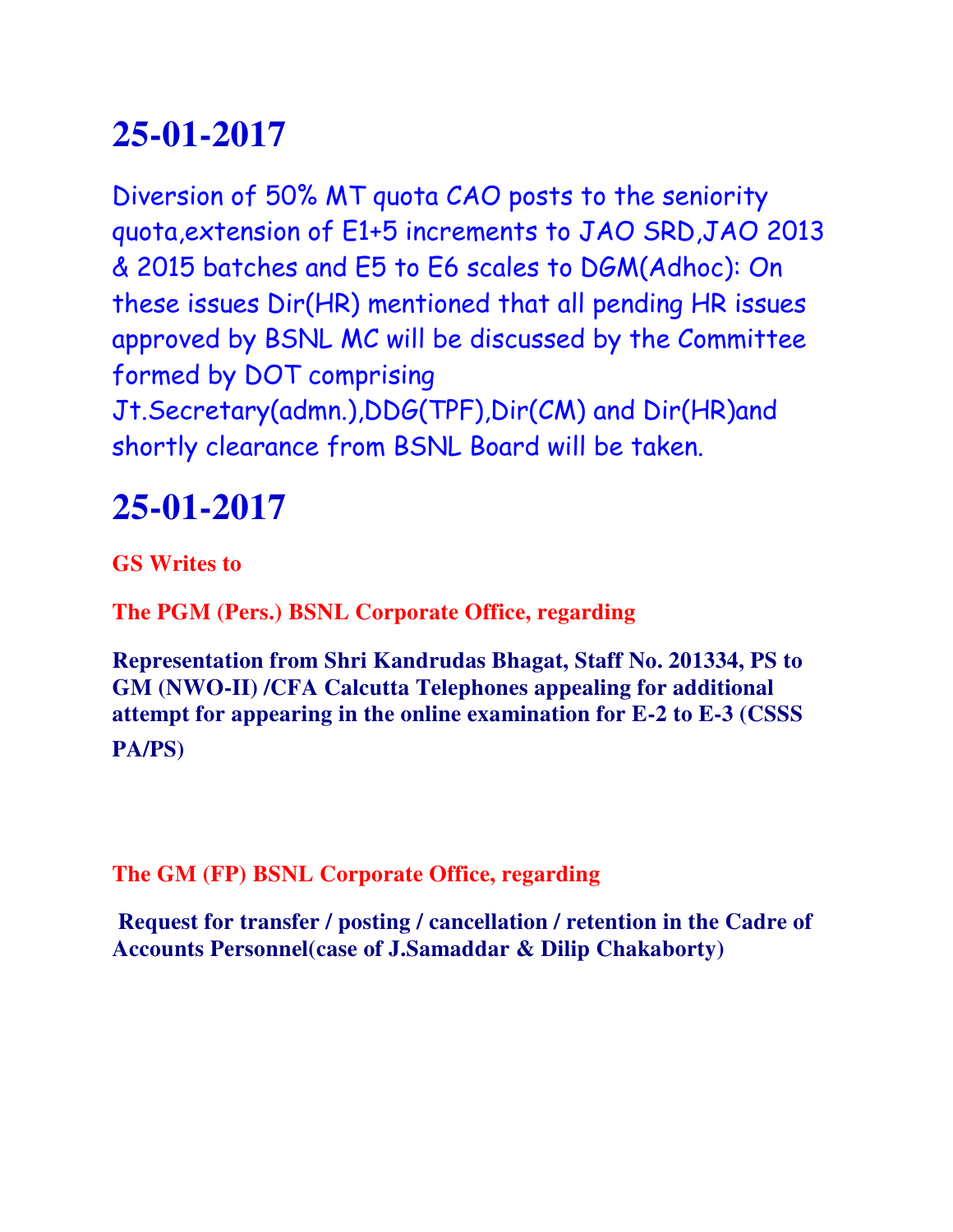CS,ACSs,OS BS/North & BS/Howrah met GM/NWO/CFA II at his chamber in BE college on 24.01.17. We presented him our Diary which he said very useful & keenly waiting for it.We intimated that in CTD we have secured more than 50% vote in the 1st EMV and AIBSNLEA is always eager to work for the betterment of CTD.

Some discussion regarding rearrangement of executives in North & Howrah area owing to recent Vig.guideline & extreme shortage of executives.We demanded immediate posting of AO in BKP/Cash Collection Centre.We also discussed about problem of NTC in SRP in absence of new CLIP instrument.

GM appreciated our views and noted all the points & assured to settle the cases at the earliest.

Later we met DGM(HR) as GM(HR) was not available. We reminded some cases about which GM(HR) assured immediate settlement earlier,

1.Procedure for permission of acquiring/disposal of immovable/movable property in line with BSNL CO.

2.Faculty allowance case of Sri P K Mondal DE/NSCBTTC.

3.Issue of procurement of Diary Order for 2017.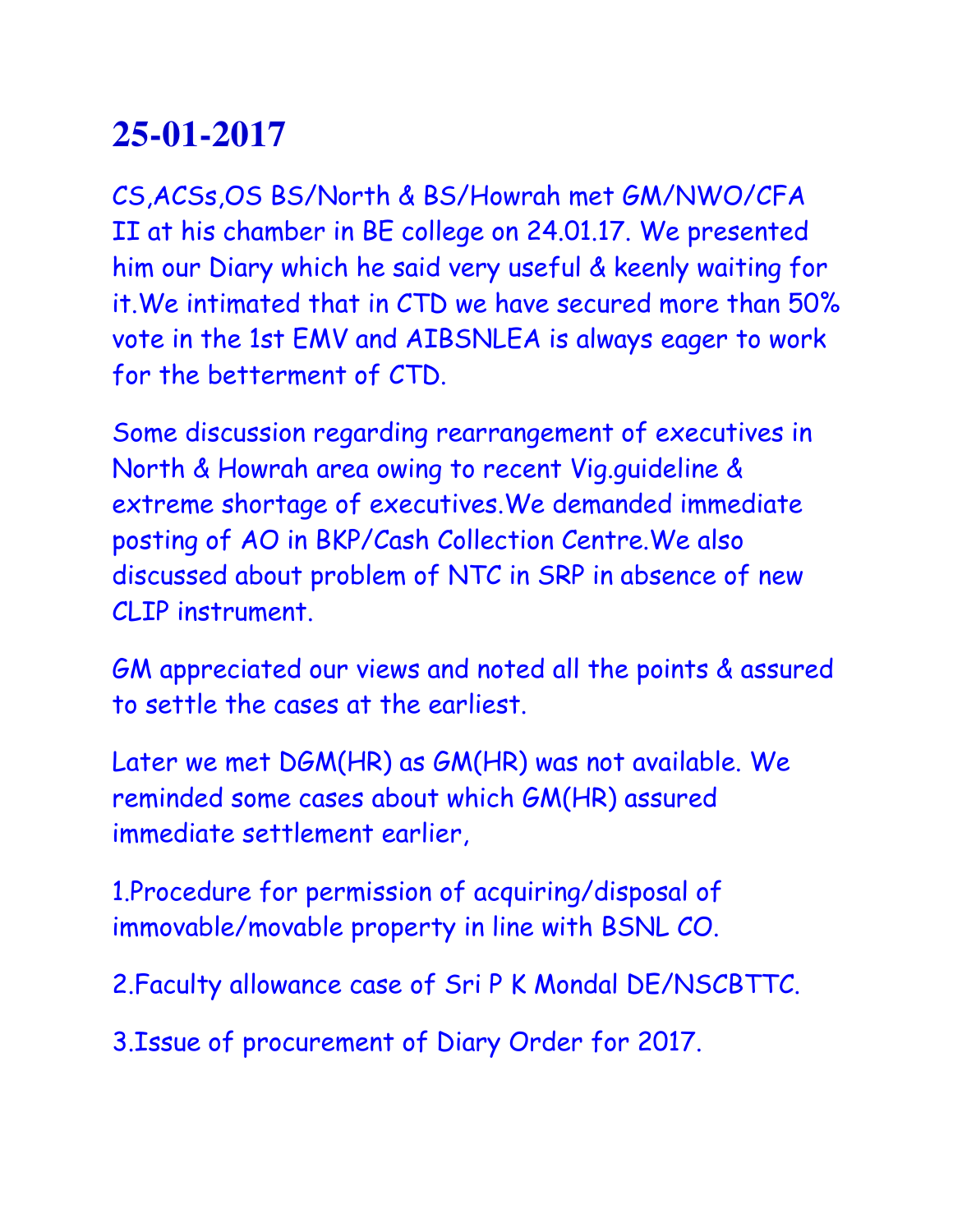4.Arrangement of Phase I training of JTO Trainees of CTD at Rajpura in NSCBTTC,Kalyani.

We expressed our dissatisfaction that despite definite assurance by the competent authority settlement is still pending.DGM informed us due to visit of Parliamentary Committee,DIR meeting etc GM had a tight schedule,however he will request GM to look after the cases early.

## **25-01-2017**

In a Press Meet at Telephone Bhavan Conference Room CGM/CTD has launched Mobile Wallet Service of BSNL in association with SBI **MOBICASH.** Our President & OS attended the press meet**.**WE hope CTD will be able to increase its customer base with his service. DGM(Mkt) organised the Press meet nicely.

# **20-01-2017**

**BSNL Corporate Office issued instruction regarding grant of facility of deduction of subscription to AIBSNLEA the support association in BSNL in the 1st MV and revised instruction governing deduction of monthly subscription[-<<<Click here for](http://www.aibsnleachq.in/AIBSNLEA-Deduc.pdf)  [instructions>>>>](http://www.aibsnleachq.in/AIBSNLEA-Deduc.pdf)**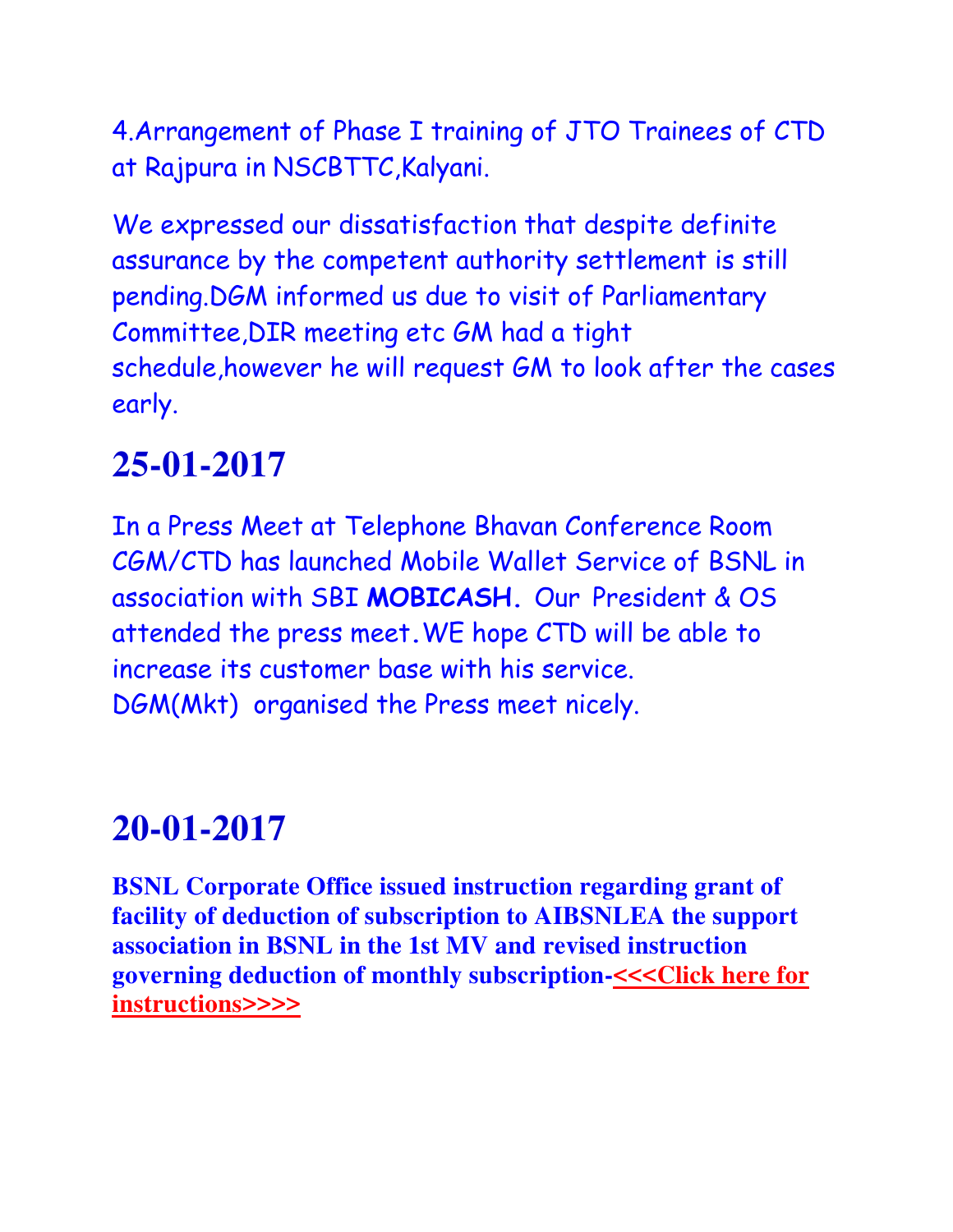#### **Meeting with Director (HR):**

**GS, AGS (HQ) and AGS (F) met with Director (HR) in the presence of GM (SR) and discussed regarding:**

**A CPCs to fill-up vacant Gr A and Gr B equivalent posts:** 

**We requested to fill–up all the vacant Gr A and Gr B equivalent posts since there is no stay order from any court i.e. JTO to SDE (T), SDE to DE (T), DE to DGM (Engg), JAO to AO, AO to CAO, CAO to DGM (F), JTO (TF) to SDE (TF), SDE (TF) to AGM (TF), JTO (C/E) to SDE (C/E) and SDE (C) to EE (C) etc. Director (HR) assured to look into the matter and to discuss with concerned PGMs/GMs and PGM (Pers) in this regard.**

**B Implementation of E2 and E3 standard pay scales to JTO and SDE equivalent executives:** 

**We requested to get the approval of DoT for implementation of E2 and E3 standard pay scales to JTO and SDE equivalent executives. Director (HR) mentioned that today itself she has discussed the matter with Addl. Secretary (T), DoT for E2 & E3 pay scale clearance but still he is of the opinion to send the proposal of replacement scales E1A and E2A pay scales to the Union Cabinet for approval. She further informed that CMD has already written a letter to DoT for an early approval of BSNL's proposal. However, she assured to continue to pursue in DoT for early clearance.**

**C 30% Superannuation Benefits to BSNL recruited employees:** 

**Director (HR) informed that GM (CA), BSNL CO has already taken DoT approval for the creation of a Superannuation Trust of BSNL recruited employees. Hence, shortly trust will be created.**

**D CPSU Cadre Hierarchy:**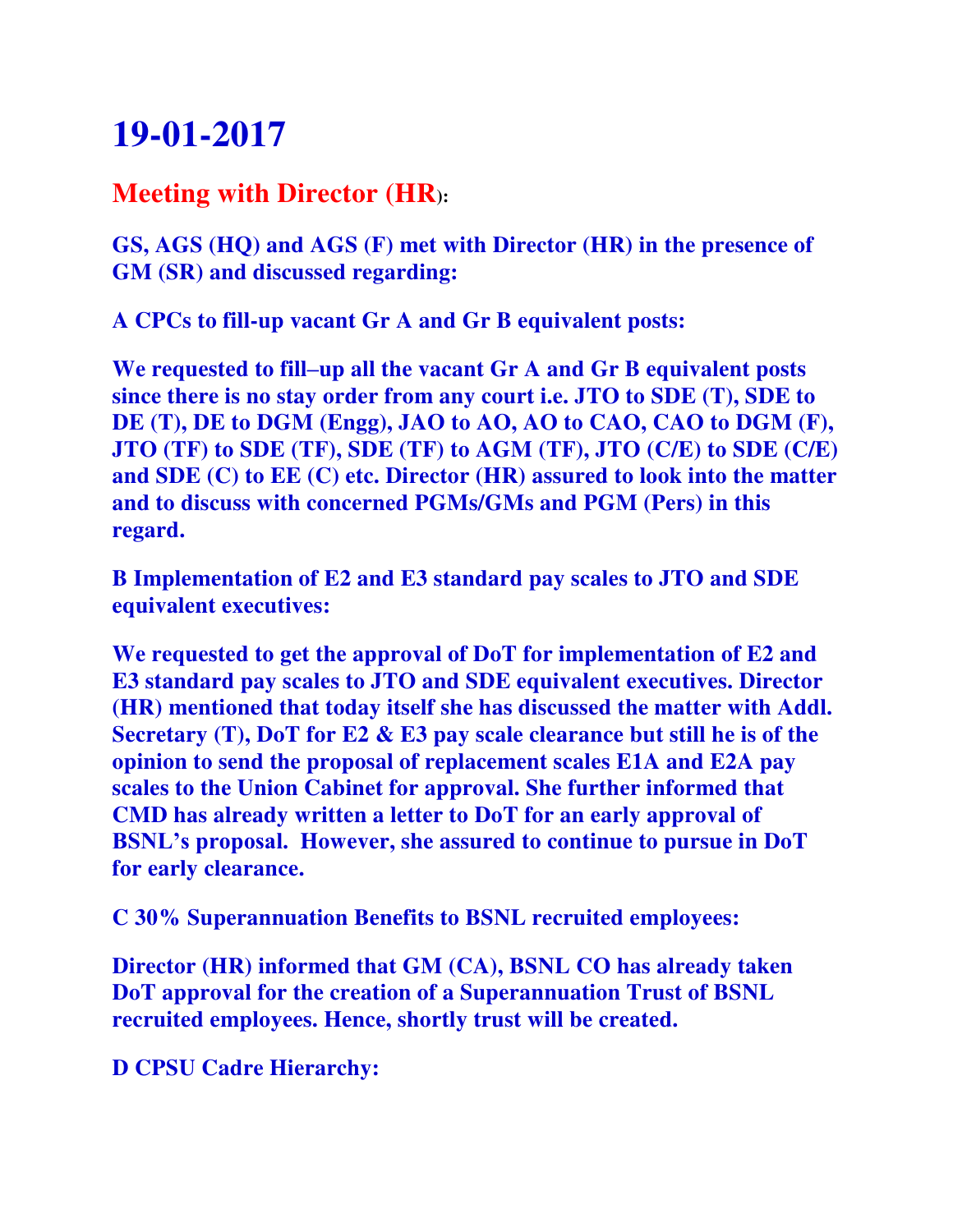**We requested for early implementation of CPSU Cadre Hierarchy in BSNL. Director (HR) mentioned that PGM (Pers.) has already seized this work and is taking feedback from all the stake holders. She assured an early action in this regard.**

**At the last, Director (HR) mentioned that AIBSNLEA has full rights to meet the Management at all levels and give its valuable feedbacks in resolving various pending issues. She further mentioned that BSNL Management cannot ignore AIBSNLEA and its alliance who escaped by a narrow thin margin in the recent MV. She also mentioned that negotiation can be fruitful only when the environment is cordial. We assured our fullest co-operation in the interest of entire executive community of BSNL and for the growth of BSNL.**

### **18-01-2017**

**GS writes to Shri Narender Modi Ji,** Hon'ble Prime Minister of India, Government of India regarding **recommendations of NITI Aayog on closure, transfer to states, status etc of the**CPSEs under M/O Communications and Information

Technology including the BSNL. <<<<Click here for the

[letter>>>](http://www.aibsnleachq.in/PMO_170118.pdf)

#### **18-01-2017**

**Mother of Sri Asok Ghosh SDE/UTP Treasurer of AIBSNLEA/Howrah Branch passed away yesterday on 17-01-2017.We convey our deep condolence to the bereaved family.May the departed soul RIP.**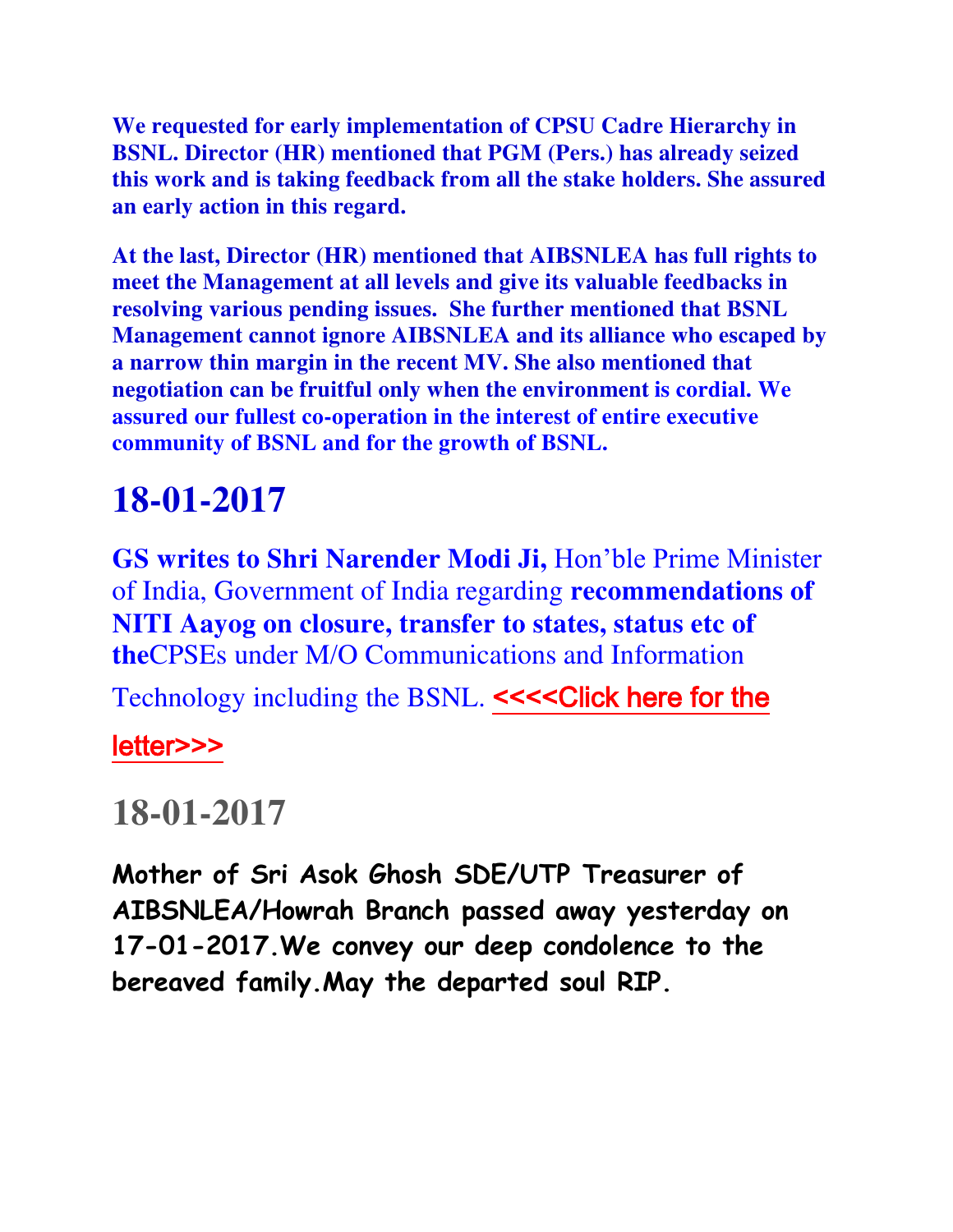#### **Meeting with GM (Rectt), BSNL CO, New Delhi**

GS AGS (F) met with GM (Rectt) and discussed regarding issuing of regular posting orders in respect to JAO 2016 Batch since the committee has already submitted its report 10 days before regarding review of result. GM (Rectt) mentioned that mater is under active consideration and after receiving the report from the agency the review of result will take place. Efforts are being made to complete the process in this month itself.

# **17-01-2017**

CS,President,ACSs & OS met GM(Fin) & GM(HR) respectively and discussed about some transfer /request transfer problems.

# **14-01-2017**

**Closure, transfer to States, Status etc in respect of the CPSEs:**

**It is reliably learnt that the NITI Aayog has recommended for Closure, transfer to States, Status etc in respect of Bharat Sanchar Nigam Limited and the PMO has asked the Department concerned to furnish the status of implementation of the recommendations by**  01.01.2017. <<<<Click here for order>>>AIBSNLEA strongly opposes such move and will react strongly.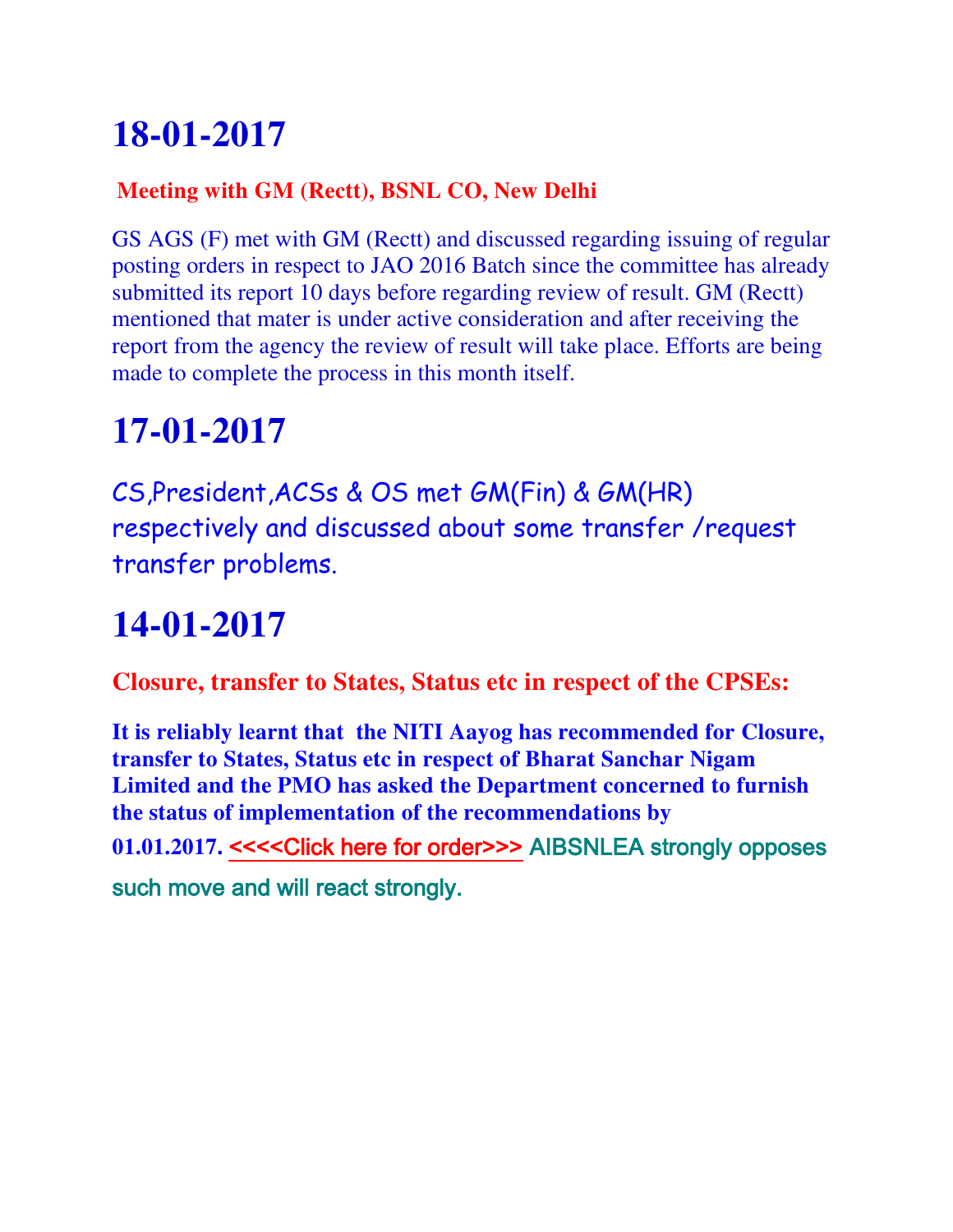#### **CWC meeting of AIBSNLEA at Faridabad:**

AIBSNLEA successfully conducted its First Central Working Committee meeting after the 5th All India Conference at Faridabad (Haryana) from 8th to 9th January 2017. There was a joint session with AIGETOA & AITEEA on the 2nd Day.

From CTD CS,CP & ACS attended the CWC & took part in the deliberations.We placed some resolutions amongst which immunity of transfer for President is also claimed.We also asked GS to expedite cases already forwarded to him.

It has been decided to devote full efforts for filling up mandate form in favour of AIBSNLEA which should be completed immediately.

[<<<Click here for the glimpses of CWC Meet at Faridabad on 8th and 9th](https://photos.google.com/u/1/album/AF1QipMKU9c2NErRDgH4lHLuqDu-2FLWZS4kvx4073R_/photo/AF1QipMZ1mmKWYugCqe6zmt0qptC5F9zMXmlM_fyhlFq)  [Jan., 2017>>>>>](https://photos.google.com/u/1/album/AF1QipMKU9c2NErRDgH4lHLuqDu-2FLWZS4kvx4073R_/photo/AF1QipMZ1mmKWYugCqe6zmt0qptC5F9zMXmlM_fyhlFq)

**<<<Click here for the glimpses of Joint Meeting of United Forum comprising** [AIBSNLEA, AIGETOA and AITEEA at Faridabad on 9th Jan., 2017>>>>>](https://photos.google.com/u/1/album/AF1QipMKU9c2NErRDgH4lHLuqDu-2FLWZS4kvx4073R_/photo/AF1QipOBMaBIKnSDc5UTDNdRRh1r4BMxczziujpsLRp8)

[<<<Click here for the BRIEF OF THE Ist CENTRAL WORKING COMMITTEE](http://www.aibsnleachq.in/cwc%20faridabad%20minutes.pdf)  [MEETING OF AIBSNLEA HELD AT FARIDABAD FROM 8TH TO 9TH JANUARY](http://www.aibsnleachq.in/cwc%20faridabad%20minutes.pdf)  [2017>>>>](http://www.aibsnleachq.in/cwc%20faridabad%20minutes.pdf)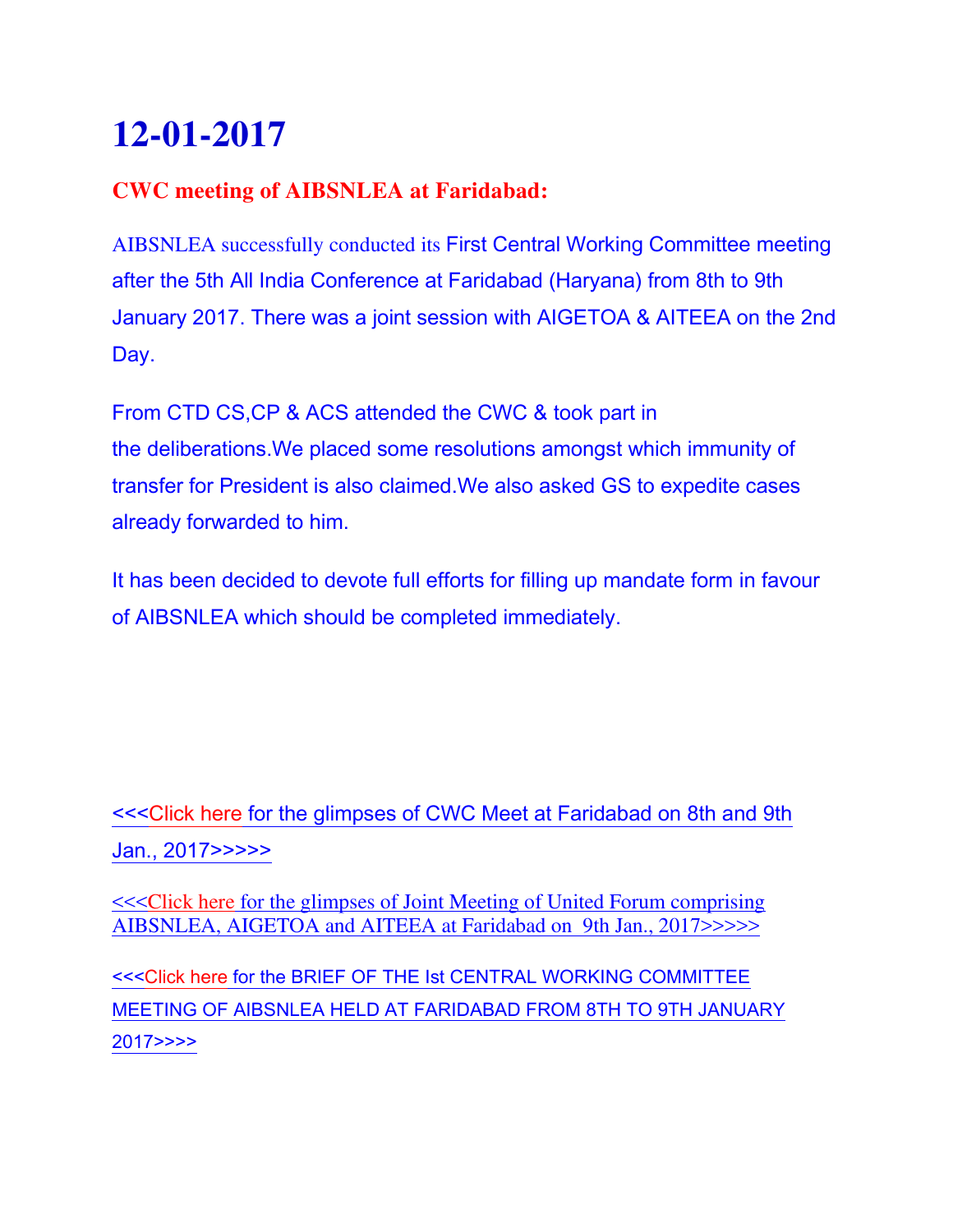#### **GS, President, FS, AGS (Fin), CS-KTD and CP-KTD met GM (FP) and discussed regarding:**

(a) CPC from JAO to AO and AO to CAO: We requested to initiate CPC from JAO to AO and expedite CPC from AO to CAO. GM (FP) mentioned that the eligibility list of JAOs to AO promotion is being finalized and shortly it will be uploaded on website thereafter the ACRs/VCRs will be collected to initiate CPC. CPC from AO to CAO is in progress. The ACRs/VCRs are being collected but meanwhile some more court cases have been filed to stall the CPC. However, he mentioned that after legal opinion the process will be completed.

(b) Diversion of 50% MT quota post to the seniority quota Posts of CAO: GM (FP) mentioned that the case is at present pending with BSNL Board. The same will be first discussed in the committee meeting formed for examining the HR Plan of BSNL. On the basis of the recommendation that committee this will be decided by the BSNL Board.

(c) JAO (10% Quota) Option Case of 2010 Batch: We requested to allow option to these JAO also at par with their counter parts of JAO (40%) quota of 2010 Batch. GM (FP) intimated that the case is under process and assured an early action in this matter.

(d) JAO Training in Haryana Circle: GM (FP) informed that due to Court / CAT case / Judgment on the qualified candidates of JAO 2016 batch were not sent for training. Corporate Office issued directions to the Haryana Circle to go for a review petition or further appeal in High Court of Punjab & Haryana.

(e) Consideration of request/tenure transfer of AOs/CAOs: We requested to consideration some pending request/tenure transfer cases of AOs/CAOs and some requests of modification, cancellation on genuine grounds. GM (FP) assured to look in to the cases.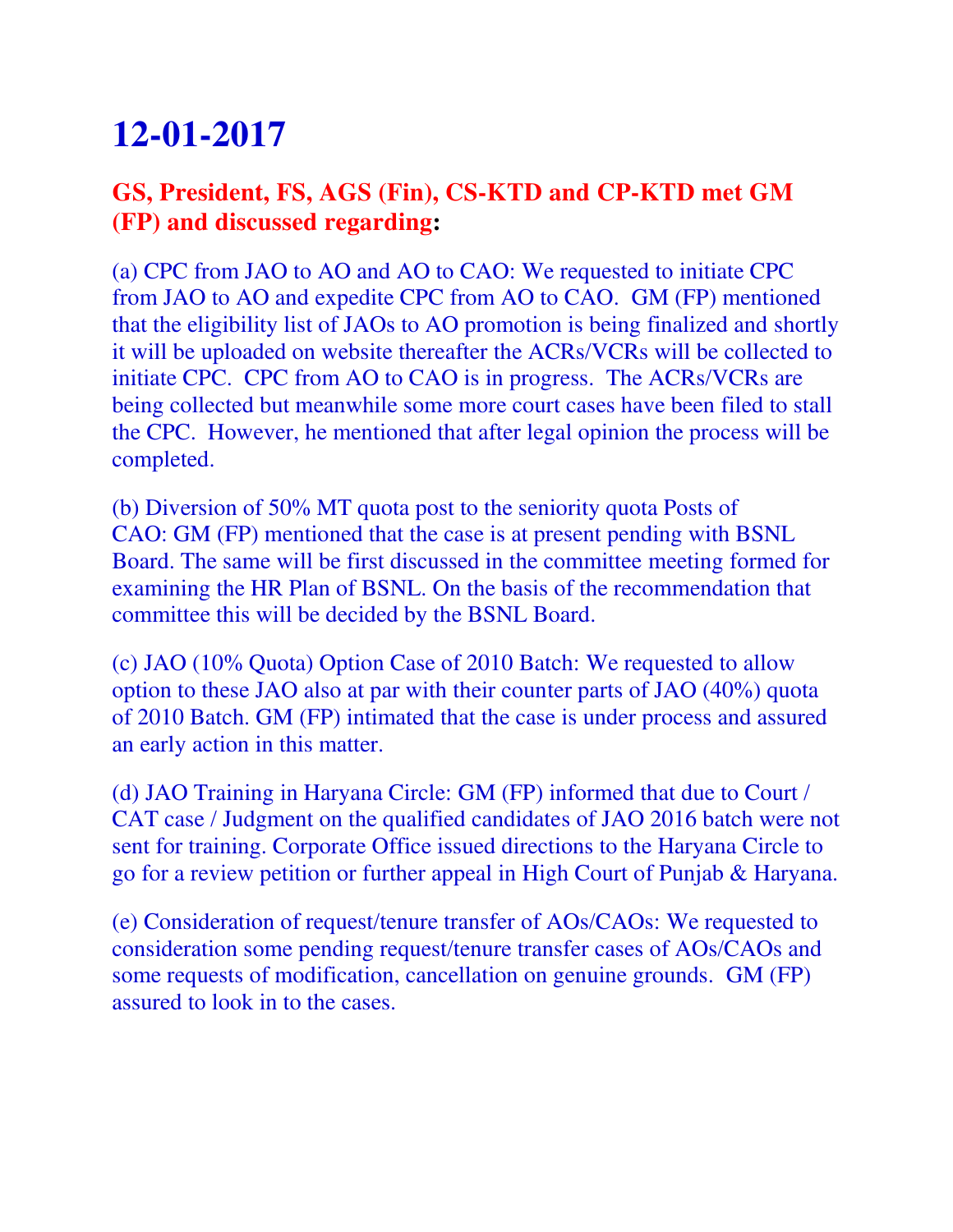### **07-01-2017**f

United Forum of BSNL Executives' Associations comprising AIBSNLEA, AIGETOA & AITEEA deferred the ongoing agitational programme in response to the positive attitude and concern shown by BSNL Management for the settlement of the demands in the meeting held on 06.01.2017 at 15.30 hrs. <<<<Click here for deferment letter of UF to BSNL Management>>>>>

[<<<Click here for SR Cell letter>>>>>](http://www.aibsnleachq.in/UF_def_1705070001.PDF)

**Record of discussions of the meeting of United Forum with Director (HR), BSNL Board held on 06.01.2017:**

**A meeting of leaders of the United Forum, comprising of GS- AIBSNLEA, GS-AIGETOA & GS-AITEEA held with full HR Team of BSNL Corporate Office under the Chairmanship of Director (HR), BSNL Board for two and half hours on the invitation of BSNL management in backdrop of our ongoing Protest Program against the agitation notice served on 15th Dec 2016. The meeting was held in congenial environment and point wise deliberation held in accordance with the notice. The point wise discussion was held as below:**

**1.Recognition to AIBSNLEA in leading Circles/SSAs:**

**United Forum requested for extending the recognition to AIBSNLEA as majority association in circles where AIBSNLEA has won. The management side informed that legal opinion has been sought. GS AIBSNLEA requested that he has submitted some fresh inputs and decision may be taken after examining those inputs. Director (HR) assured to look into the same.**

**It was also highlighted to the Director (HR) that the facility for subscription deduction has yet not been given to AIGETOA. AIGETOA has submitted fresh request and the same may be extended to AIGETOA. Director (HR) told to GM (SR) to take necessary action in this regard. Further, she assured us that informal meetings shall be granted, as and when required.**

**2.Extension of Rs 22820/- as initial basic to JTOs/JAOs recruited after 01.01.2007:**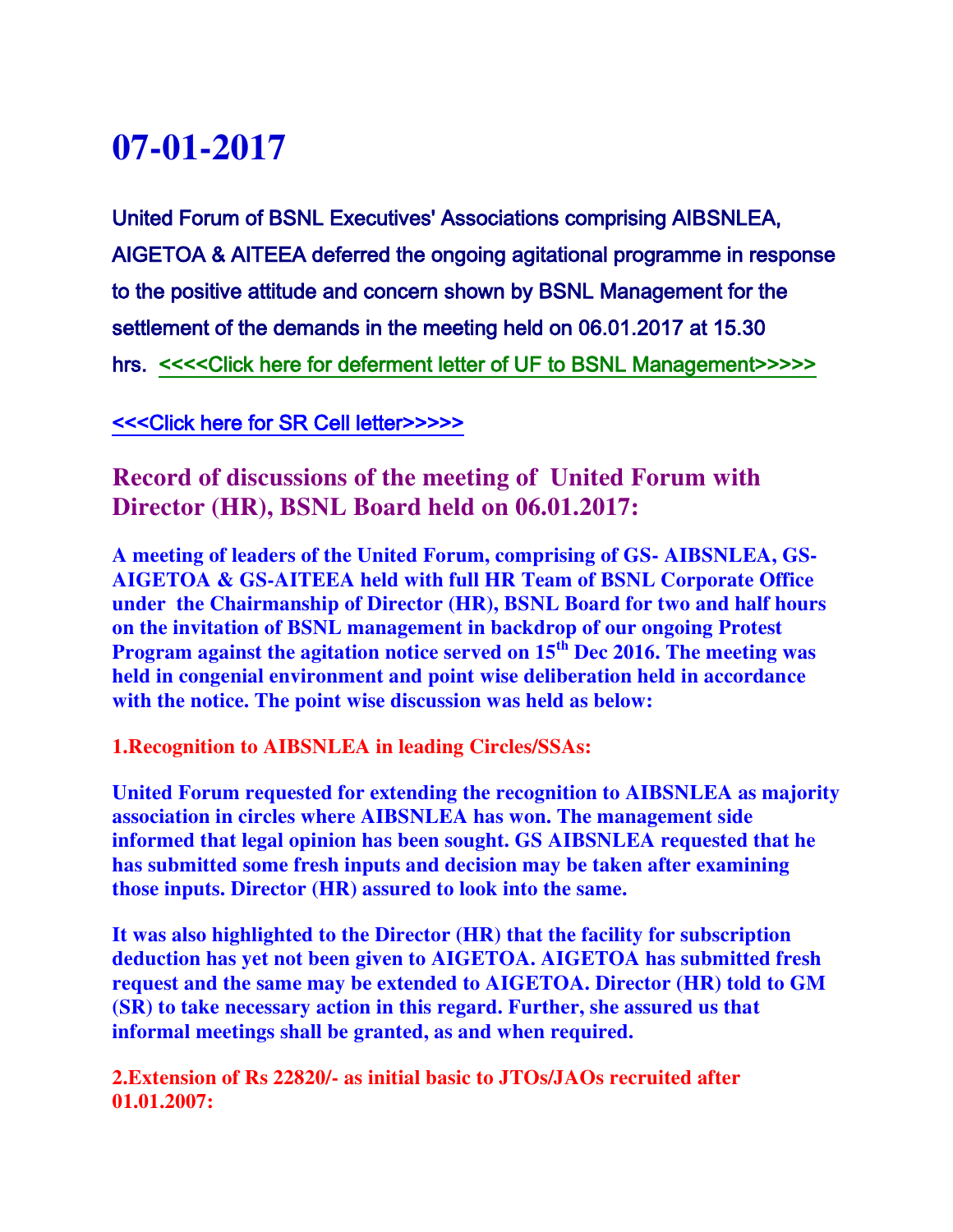**The management and the leaders of united forum discussed the matter in details and it was finalized that Committee formed to extend Rs 22820/- as initial basic for post 01.01.2007 recruited executives as per the meeting of the leaders of the United Forum with CMD on 22ndDec 2016 will submit its report expeditiously and recommendations shall be processed in one month to submit it for the approval of the board.**

**3.Replacement of intermediate Pay Scale of E1A, E2A by standard pay scale of E2, E3 for JTO and SDE equivalent:**

**Director (HR) told that the management is of the opinion that standard pay scale of E2-E3 for JTO-SDE equivalent should be implemented in BSNL but she also agreed that the issue has got stuck up in DoT and not moving on expected lines. We requested that since there is agitation among the Executives, it is the best time to put pressure on DoT to finalize the standard scale of E2-E3. It was assured that the CMD and Director (HR) will meet to the Secretary DoT in next week and press for approval of E2-E3 for JTO-SDE equivalent by DoT. The association will follow up with the Director (HR) on the issue and take decision according to the situation.**

**4.Extension of 30% Superannuation Benefits to BSNL recruited employees:**

**It was informed by the Director (HR) that all pre-requisite have been completed and the trust has been formed. Now the composition of trust and the company to manage the corpus have to be approved by BSNL Board in its upcoming meeting. The quantum and date of effect as 01.01.2007 will be taken care after inception of the policy on paper. She assured us that she is very considerate on the issue and will definitely look forward to increase the quantum and revision in date of implementation.**

**5.Implementation of CPSU Hierarchy in line with Khan Committee Report:**

**It was brought to the notice of Director (HR) that how Personnel cell can formulate CPSU policy without taking into account our inputs as United Forum represents a major group in BSNL and the BSNL recruited executives shall be the most effected persons with this policy. We categorically told that any compromise with the interests of the executives shall result into protest both through organizational actions as well as legally. Director (HR) appreciated the concern and instructed GM (SR) & PGM (Pers) that input of United Forum should also be taken into account and CPSU Policy shouldn�t be finalized without the concurrence of United Forum leaders. The related approval in this regard may be obtained from her in the file.**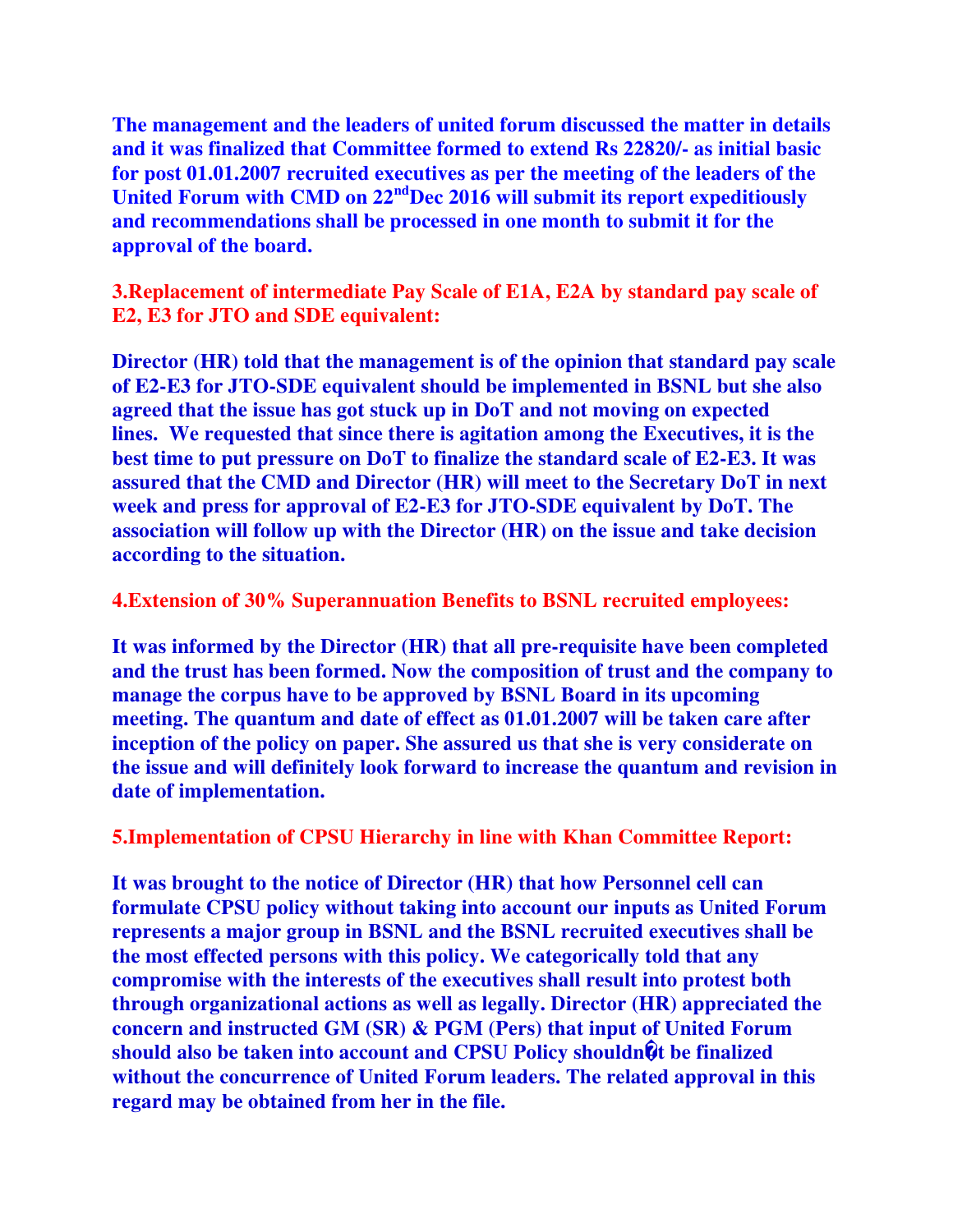**6. Issuance of posting order of LDCE-2015 qualified candidates & modification of SDE RR:**

**It was apprised to us that the necessary formalities have been completed to delink the modification of SDE RR from BSNL Board and it will be once again finalized by the MC in a changed order. Only the concurrence of the members of the HR committee is required. It was informed to us that due to non-availability of JS (Admin), DoT because of his busy schedule, the same is withheld. We requested Director (HR) for her intervention in convening the meeting urgently which will pave the way of issue of promotion order of the LDCE-2015 qualified candidates. She assured that she will intervene personally to convene the meeting at the earliest. The whole process will tried to be completed in January 2017.**

**7.Immediate conduction of CPCs in all disciplines:**

**We expressed our serious concern that on the pretext of pending court cases all the CPCs are stalled. It has caused stagnation and frustration among the executives ie. JTO to SDE (T), SDE to DE, DE to DGM, JAO to AO, AO to CAO, CAO to DGM(F) JTO (TF) to SDE(TF), JTO(E/C) to SDE (E/C), SDE( C)to EE ( C) etc. Director (HR) directed PGM (Pers) to look in to the matter for early filling up of the vacant Gr.B and A Posts.**

**8.Resolution of Rule-8 inter circle request cases of JTOs:**

**The Director (HR) told that all CGMs shall be asked to settle maximum numbers of Rule-8 cases from the recent promotion of LICE passed JE to JTOs in the Circles. Instruction in this regard shall be issued to all CGMs. The association will follow up and try to ensure to issue of the letter from Corporate Office and relieving of our colleagues from Circle under Rule-8 in the current financial year.**

**9.Scrapping of MT RR/ DGM RR:**

**As agreed earlier, the decision shall be taken on MT RRs after discussions with majority association. For DGM RRs, the decision to scrap has already been taken earlier and necessary action in this regard shall be taken soon.**

**10.Notional Pay fixation of all upgraded pay scales w.e.f 1.10.2000 of JTO/SDE (C/E)/Arch/TF) and PA cadre:** 

**We requested to settle the issue by giving parity with JTO (T)/SDE (T) in this regard as while upgrading these cadres the parity w.r.t pay, qualification and**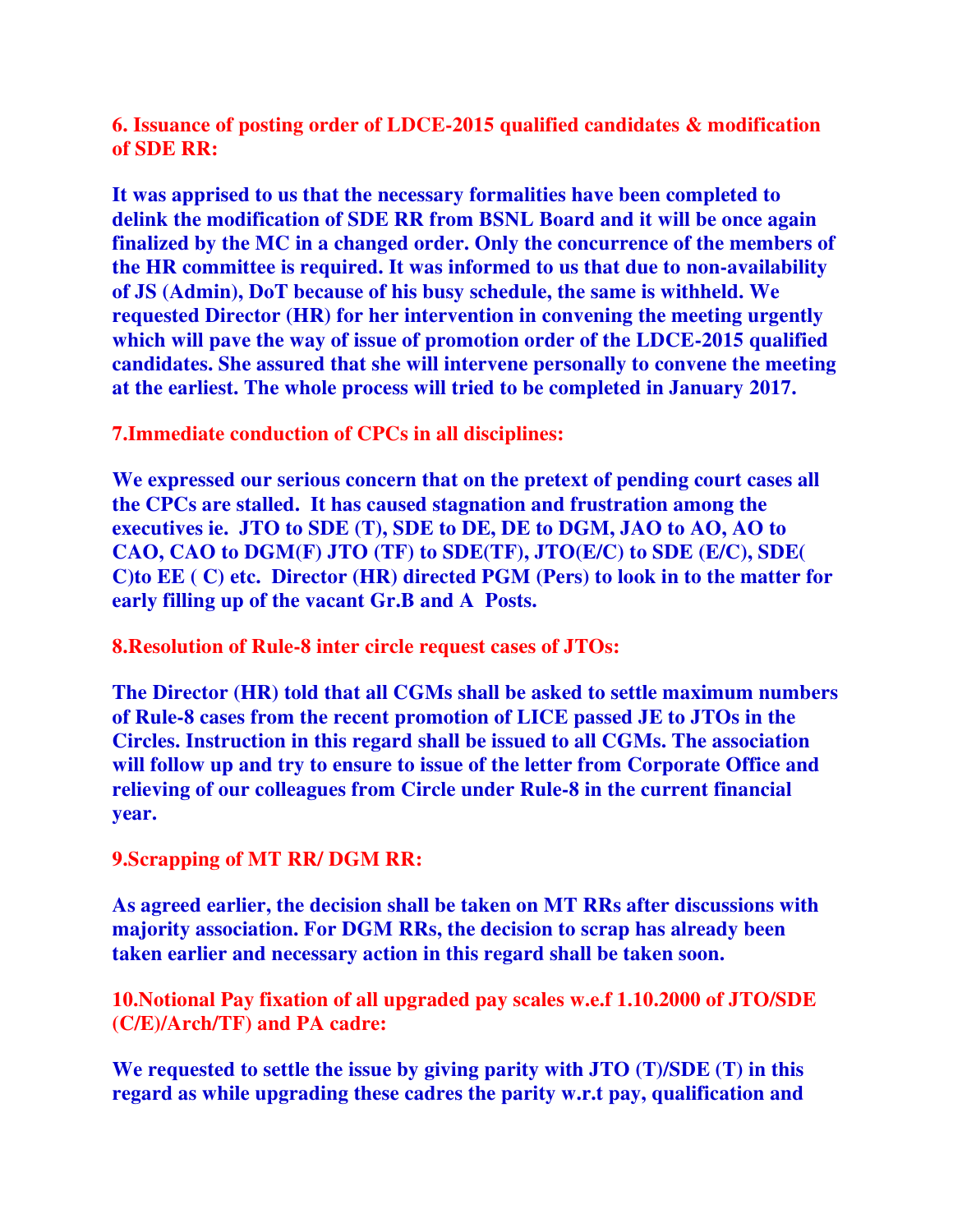**designation have already been given. It should not be relate with the JEs/AEs of Railway and CPWD departments as MC suggested. Director (HR) assured to discuss the matter with PGM (Estt.) for an early solution.**

**11.Extension of one increment to LDCE 2012 passed candidates: Issue shall be reexamined in light of the inputs submitted by us.** 

**12.Diversion of 50%MT quota CAO Posts to the seniority quota, extension of E1+5 increments to JTO SRD JAO-2013 and 2015 batches and E-5 to E-6 scale to DGMs (Adhoc):**

**On these issues Director(HR) mentioned that all the pending HR issues approved by BSNL MC will be discussed by the Committee formed by DOT comprising Jt.Secy. (Admn), DDG (TPF), Director (CM) and Director (HR) and shortly clearance from BSNL Board will be taken.**

**13.Removal of pay anomaly of JTOs promoted from TTAs of outside quota:**

**Director (HR) assured to discuss the matter again with PGM (Estt.) with the feedback given by United Forum for an early solution etc.** 

**14.Vindictive action against the leaders of AIGETOA:**

**Director (HR) assured that it will be withdrawn and looked forward for a positive approach from all of us. She wished us good luck in our endeavors.**

**At last Director (HR) appealed that united Forum should withdraw its agitation programme in view of the viability of BSNL. This is the last quarter of FY-2016- 17 wherein, the revenue of BSNL should not fall rather should increase. United Forum leaders in view of the positive response given by Director (HR) and direction given to all the GMs of HR group that they should always meet us informally and should continue to take our feedback. She also assured that we can always meet her informally as and when required. United Forum assured that after having talk with the circle secretaries they will decide deferment of the agitation programs. The meeting ended in a cordial environment.**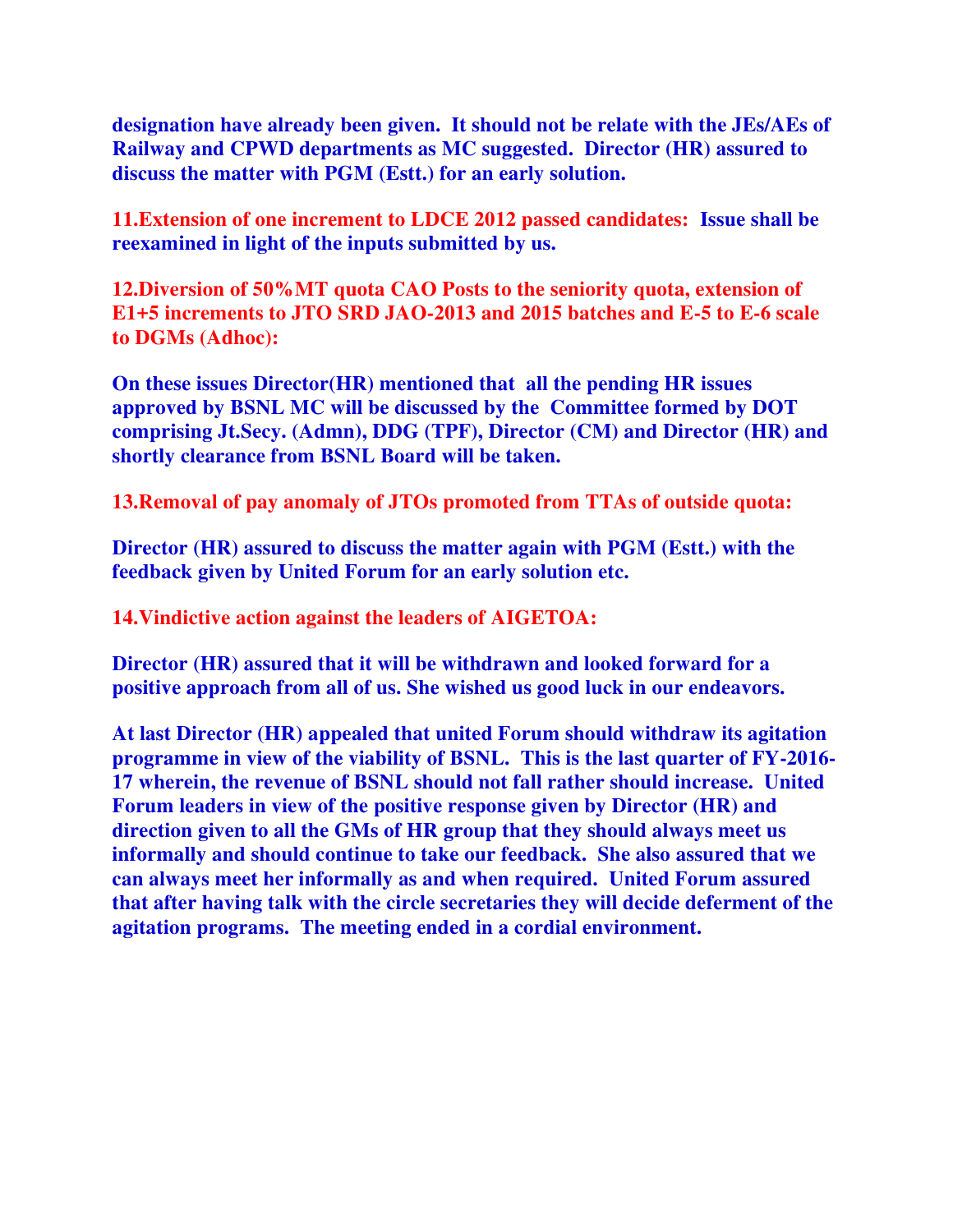BSNL CO issued order for Subscription Collection from Salary of AIBSNLEA.All BS are requested to take initiative for filling up mandate form Members at the earliest.

**here.** 

**Click to see order Click to see order Click bownload mandate** 

#### **05-01-2017**

**Father of Sib Sankar Mukhopadhyay SDE/Electrical our active member passed away yesterday on 04-01- 2017.We convey our deep condolence to the bereaved family.**

#### **04-01-2017**

CS,President,ACSs & OS met CGM/CTD for conveying new year greetings.We presented him with AIBSNLEA Diary & Calender,we also requested him to issue diary order early.

We met also GM/CFA II ,GM/Tx,GM(Fin) & other GMs and presented them with the diary & calender & greeted them for new year.

#### **01-01-2017**

**Our colleague Bimalendu Ghosh JAO(O)/Wages & Bills/South suddenly breathed his last on 31-12-**